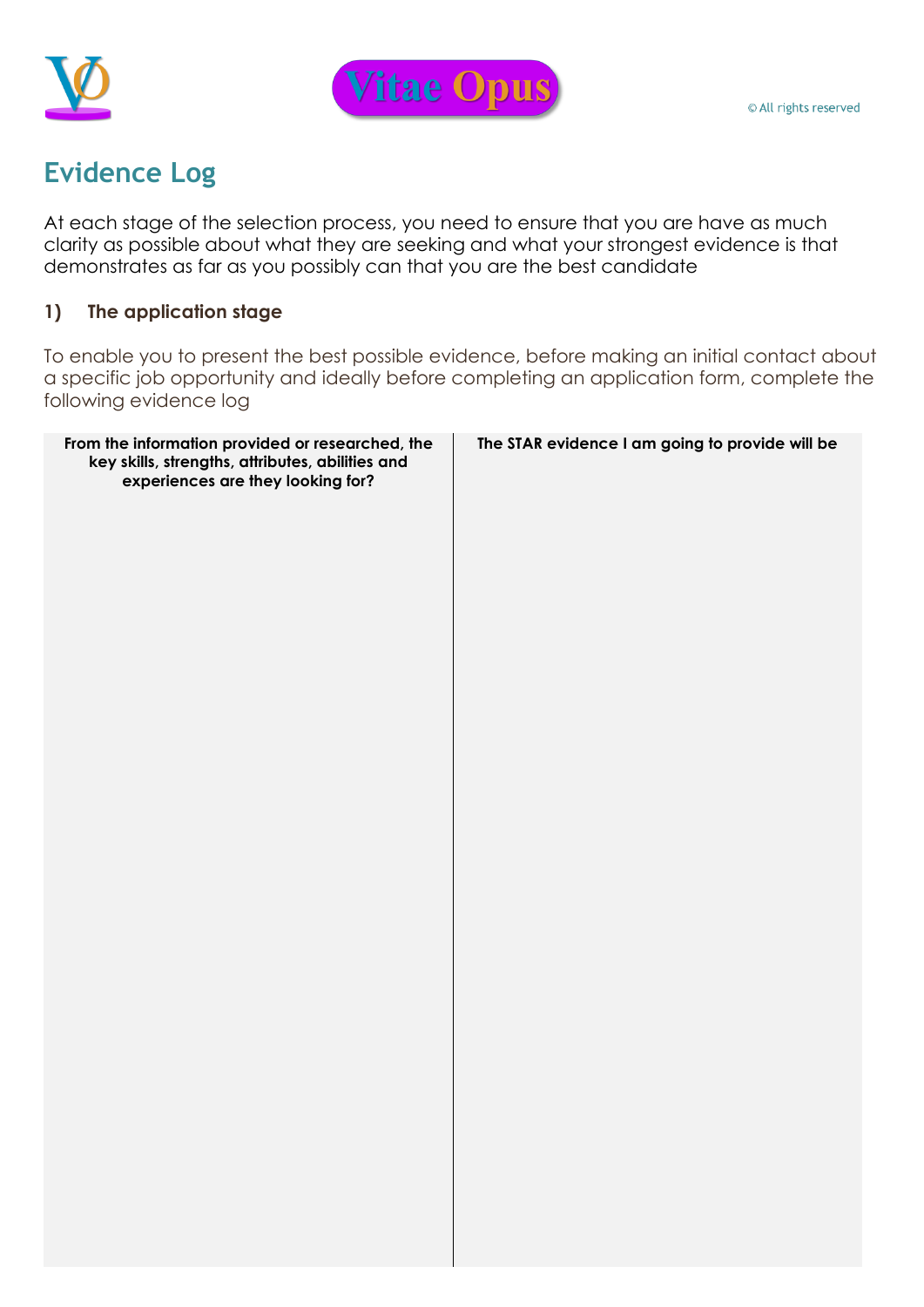



## **2) The first selection intervention**

The first selection intervention for a specific job opportunity might be a telephone conversation, an informal chat, a formal interview, or some other format, whatever it is, make sure that you have completed the following log

| In addition to the analysis completed in Stage (1)<br>above, what other key skills, strengths, attributes,<br>abilities and experience are they looking for? | The STAR evidence I am going to provide will be |
|--------------------------------------------------------------------------------------------------------------------------------------------------------------|-------------------------------------------------|
|                                                                                                                                                              |                                                 |
|                                                                                                                                                              |                                                 |
|                                                                                                                                                              |                                                 |
|                                                                                                                                                              |                                                 |
|                                                                                                                                                              |                                                 |
|                                                                                                                                                              |                                                 |
|                                                                                                                                                              |                                                 |
|                                                                                                                                                              |                                                 |
|                                                                                                                                                              |                                                 |
|                                                                                                                                                              |                                                 |
|                                                                                                                                                              |                                                 |
|                                                                                                                                                              |                                                 |
|                                                                                                                                                              |                                                 |